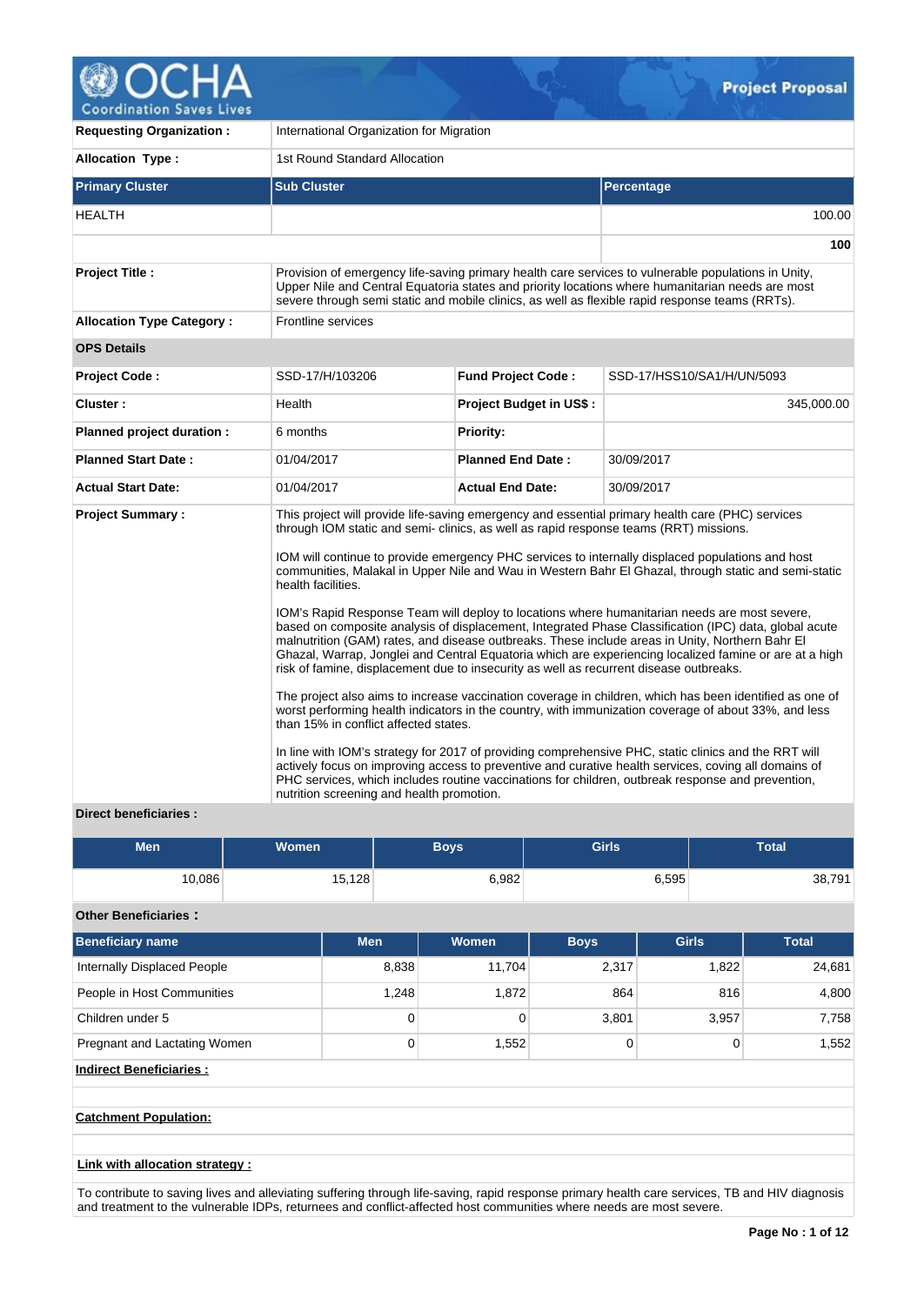## **Sub-Grants to Implementing Partners :**

| <b>Partner Name</b>                                   | <b>Partner Type</b> | <b>Budget in US\$</b>       |              |  |  |  |  |  |  |  |  |
|-------------------------------------------------------|---------------------|-----------------------------|--------------|--|--|--|--|--|--|--|--|
|                                                       |                     |                             |              |  |  |  |  |  |  |  |  |
|                                                       |                     |                             |              |  |  |  |  |  |  |  |  |
| Other funding secured for the same project (to date): |                     |                             |              |  |  |  |  |  |  |  |  |
| <b>Other Funding Source</b>                           |                     | <b>Other Funding Amount</b> |              |  |  |  |  |  |  |  |  |
| OFDA/USAID                                            |                     |                             | 1,450,000.00 |  |  |  |  |  |  |  |  |
| Government of Japan                                   |                     |                             | 504,414.00   |  |  |  |  |  |  |  |  |
|                                                       |                     |                             | 1,954,414.00 |  |  |  |  |  |  |  |  |

## **Organization focal point :**

| <b>Name</b>     | <b>Title</b>                           | Email            | Phone         |
|-----------------|----------------------------------------|------------------|---------------|
| Claire Lyster   | <b>Project Support Officer</b>         | clyster@iom.int  | +211920885985 |
| Lauren Pearson  | <b>Health Support Officer</b>          | LPearson@iom.int | +211920885985 |
| Beldina Gikundi | <b>Emergency Health</b><br>Coordinator | BGikundi@iom.int | +211912379549 |

### **BACKGROUND**

## **1. Humanitarian context analysis**

Since the outbreak of conflict in December 2013, IOM has been providing lifesaving and critical humanitarian assistance to IDPs and host communities across the country. The upsurge in violence since July 2016, the deteriorating socio-economic conditions and decreasing humanitarian access has further impacted vulnerable populations, including in previously stable areas. There are now approximately 1.87 million IDPs living in prolonged displacement, many in host communities and sharing already scarce resources. This includes 227,000 biometrically registered people inside United Nations Mission of South Sudan (UNMISS) Protection of Civilian Sites (PoCs). On 20 February, the Integrated Food Security Phase Classification (IPC) analysis update declared extreme levels of food insecurity and localized famine conditions in areas of South Sudan. Without access to timely humanitarian assistance 4.9 million people will face severe food insecurity (IPC 3-5) between February and April, rising to 5.5 million by July during the height of the lean season. Critically, through the first six months of 2017, 100,000 people are expected to be living in famine conditions (IPC 5) in Unity's Leer and Manyendit counties, with another 1 million people on the brink of famine, in Unity (Koch and Panyijiar) and in Northern Bahr el Ghazal.

Protracted displacement affects the lives and livelihoods of the displaced and host communities. Many households have lost their homes and assets during conflict and as a result of the prolonged insecurity. Displaced populations contend with increasing insecurity, and host communities have a reduced capacity to survive as they share scarce resources with displaced populations. The impact of population movement and displacement together with protracted insecurity is unpredictable. However, it is clear that compounding health risks including severe food insecurity, limited or poor hygiene and sanitation practices including access to safe drinking water, preference of women to give birth at home, seasonal disease outbreaks, and chronic exposure to violence have made women, men, boys and girls, in many areas of the country vulnerable to critical health concerns. Specifically, access to primary health care (PHC) services continue to decline as the ongoing crisis continues to weaken the already fragile health system. The number of health workers in the country is below global critical levels with 4.4/1,000 population, doctor to population ratio is 0.015 per 1,000 and the midwives/nurses population ratio is 0.02 per 1000. Current public health concerns in famine affected areas include an increase in Severe Acute Malnutrition (SAM) cases with associated medical complications and health risks of vulnerable populations who are already immunocompromised (under 5, disabled and fragile, people living with TB/HIV AIDs, pregnant and lactating mothers).

### **2. Needs assessment**

Access to primary health care (PHC) services continue to decline as the ongoing crisis continues to weaken the already fragile health system. The number of health workers in the country is below global critical levels with 4.4/1,000 population, doctor to population ratio is 0.015 per 1,000 and the midwives/nurses population ratio is 0.02 per 1000. According to WHO data, as at January 2017 13 out of 80 Counties had adequate health care services, 55 had inadequate health care services and the remaining 12 had limited or no services at all2. Current public health concerns in famine affected areas include an increase in Severe Acute Malnutrition (SAM) cases with associated medical complications and health risks of vulnerable populations already immune compromised (under 5, disabled and fragile, people living with TB/HIV AIDs, pregnant and lactating mothers).

For these aforementioned reasons, the health care system in South Sudan is required to be flexible and innovative in order to provide access to health care for the population. IOM does this through provision of primary health care (PHC) and reproductive health (RH) services through both semi-static and mobile clinics and rapid response team (RRT) mechanisms across South Sudan.

### **3. Description Of Beneficiaries**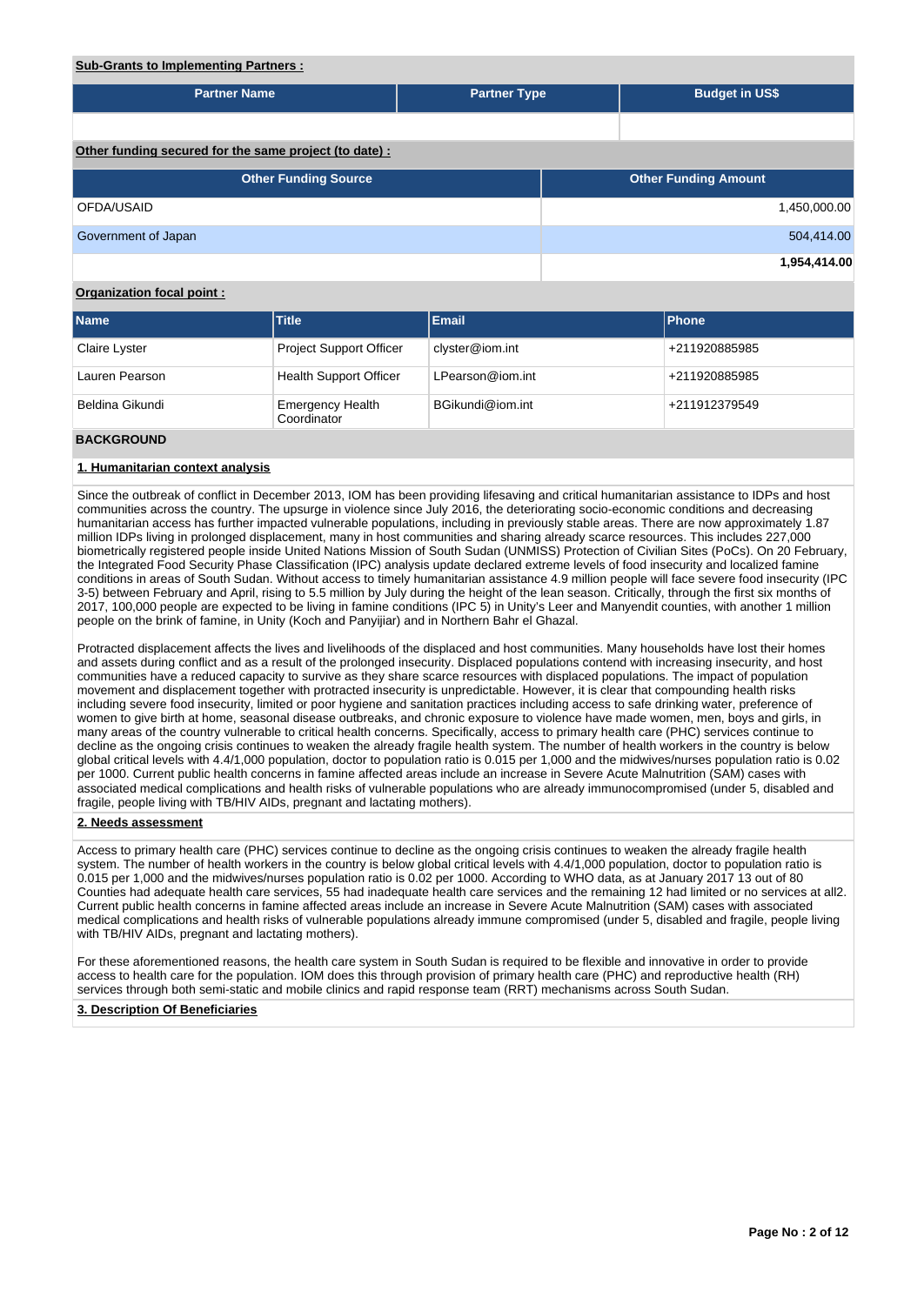This project will prioritize crisis affected populations, including both IDPs and vulnerable host communities. IOM RRTs will respond in areas prioritized in coordination with the health cluster. Within these target populations, IOM ensure access to services for the women, men, boys and girls along with the most vulnerable among these groups such as the youth, elderly, persons with disabilities and pregnant and lactating women.

Beneficiary figures are broken down below (as per Health cluster target per county): -Wau IDPs: 78,737 -Malakal IDPs: 57,228; -Total: 135,965 Estimated health consultations/person/year =  $0.5$  (135,965 $*0.5$ =67,983) Total health consultations for 6 months: 33,991

RRT (target consultation numbers, population of Counties/Payams where RRT will be determined according to need and Health Cluster priorities)

Two RRT missions in total (either health consultation RRT missions or vaccination campaigns, depending on need), duration of 4 weeks average based on 2016/17 IOM trends, for health consultation mission.

- 2 Health consultation RRTs: 100 consultations/day\*6 days/week\*4 weeks = 2,400 consultations\*2 missions = 4,800 consultations/direct beneficiaries

Total RRT beneficiaries: 4,800

Grand total direct beneficiaries = 50,987+4,800= 38,791

#### **4. Grant Request Justification**

Since January 2014, IOM has been providing life-saving emergency and essential PHC services in line with the Government of South Sudan (GoSS) Ministry of Health's Basic Package of Health and Nutrition Services, which includes immunizations for children under 5 and women of reproductive age, reproductive health services such as antenatal, postnatal and delivery services, as well as health promotion and education (both door to door, at clinics and through community based events).

During 2016, IOM provided 453,246 outpatient consultations for women, men, girls and boys, 280,220 of which were in 7 static clinics in Bentiu Protection of Civilian (PoC) site, Malakal PoC site, Wau PoC site and collective centers in Wau Town and in Renk county. IOM conducted 178,500 reproductive health service consultations, with 3,979 deliveries by skilled birth attendants.

In 2016 IOM's RRT conducted 18 RRT missions to high priority areas:

- Bentiu PoC site, Unity Measles Vaccination Campaign and Long Lasting Insecticidal Nets (LLIN) distribution campaign;
- Bentiu Hospital Unity Mobile outpatient clinic for 5 months;
- Malakal PoC site, Upper Nile Measles campaign and surge support post February 2016 attack;
- Renk County, Upper Nile LLIN distribution campaign;
- Weichdeng, Jonglei: Mobile outpatient clinic;

- Aweil West, Northern Bahr el Gazal - Measles vaccination campaign;

- Yirol East and West, Lakes Measles vaccination campaigns;
- Gogrial West, Warrap Measles vaccination campaign
- Wau Town and surrounds, Western Bahr el Gazal four mobile clinics in collective centres (Wau PoC site, Nazareth, Cathedral, South Sudan Red Cross);
- UNMISS Tongping transit site, Juba, Central Equatoria Mobile clinic (following the July crisis)

- Yei: mobile clinic

This project will provide life-saving emergency and essential PHC through IOM static and mobile clinics, and RRT capacity. The project also aims to increase vaccination coverage, which has been identified as one of worst performing health indicators in the country, with immunization coverage of about 33%, and less than 15% in conflict affected states.

Health interventions will be linked to the nutrition response; nutrition screening will be conducted for all children under five years of age who access health services at the clinics. Children who are found to be malnourished will be referred to nutrition services, while those with medical complications provided with treatment at the health facilities. Pregnant and lactating women accessing reproductive health services will be screened for malnutrition and provided with micronutrient supplements such as vitamin A, ferrous sulphate, folic acid and deworming. Where no nutritional partner is present, on RRTs IOM brings nutritional supplements, following guidance from the health and nutrition Clusters.

### **5. Complementarity**

IOM provides comprehensive primary healthcare (PHC) including preventative and curative consultations and RH care such as antenatal and postnatal care, family planning, Prevention of Mother to Child Transmission of HIV (PMTCT), emergency obstetric and normal deliveries, mass and routine immunizations, and health education. IOMs flexible model of health operations has evolved to comprise a combination of static and mobile clinics and a rapid response mechanism. Currently IOM has health RRTs deployed across South Sudan. Through the use of both static and mobile clinics, including the use of IOM's Health Rapid Response Teams (RRT), IOM is able to respond to current health priorities as well as new and emerging disease trends. IOM implements activities in South Sudan in cooperation with national and local government actors, humanitarian and development partners and with local communities. Through a combination of static and mobile clinics and the rapid response mechanism, IOM is able to shift resources and staffing as needed, to respond to the changing needs of the population.

IOM Health RRTs have been active in South Sudan since 2016, rapidly scaling up throughout 2016. During 2016 IOM conducted 18 rapid response missions in hard to reach locations across South Sudan providing 173,026 consultations and 315,824 cholera and measles vaccinations. This includes RRT and mobile clinics funded through SSHF in the second half of 2016 in Renk mobile clinics, Yei and Kajo-Keji RRT missions. Currently, IOM has complementary funding through USAID/OFDA and the Government of Japan to implement similar projects.

Also, IOM offers the basic minimum PHC package in addition to nutritional screening and referrals, ANC, PNC and deliveries, and TB/HIV services. Furthermore, complementarity is seen through collaboration with health cluster partners to ensure coverage, and avoid duplication of services. In Malakal, IOM collaborated with IMC and MSF to ensure coverage across the sectors. Finally, as already mentioned, IOM's has a distinct advantage in its role as a strong partner for both the Health and WASH clusters, through IOM's strong presence as a health partners in both Malakal and Bentiu POC sites and as IOM's designation as WASH Cluster lead for Upper Nile State.

#### **LOGICAL FRAMEWORK**

**Overall project objective**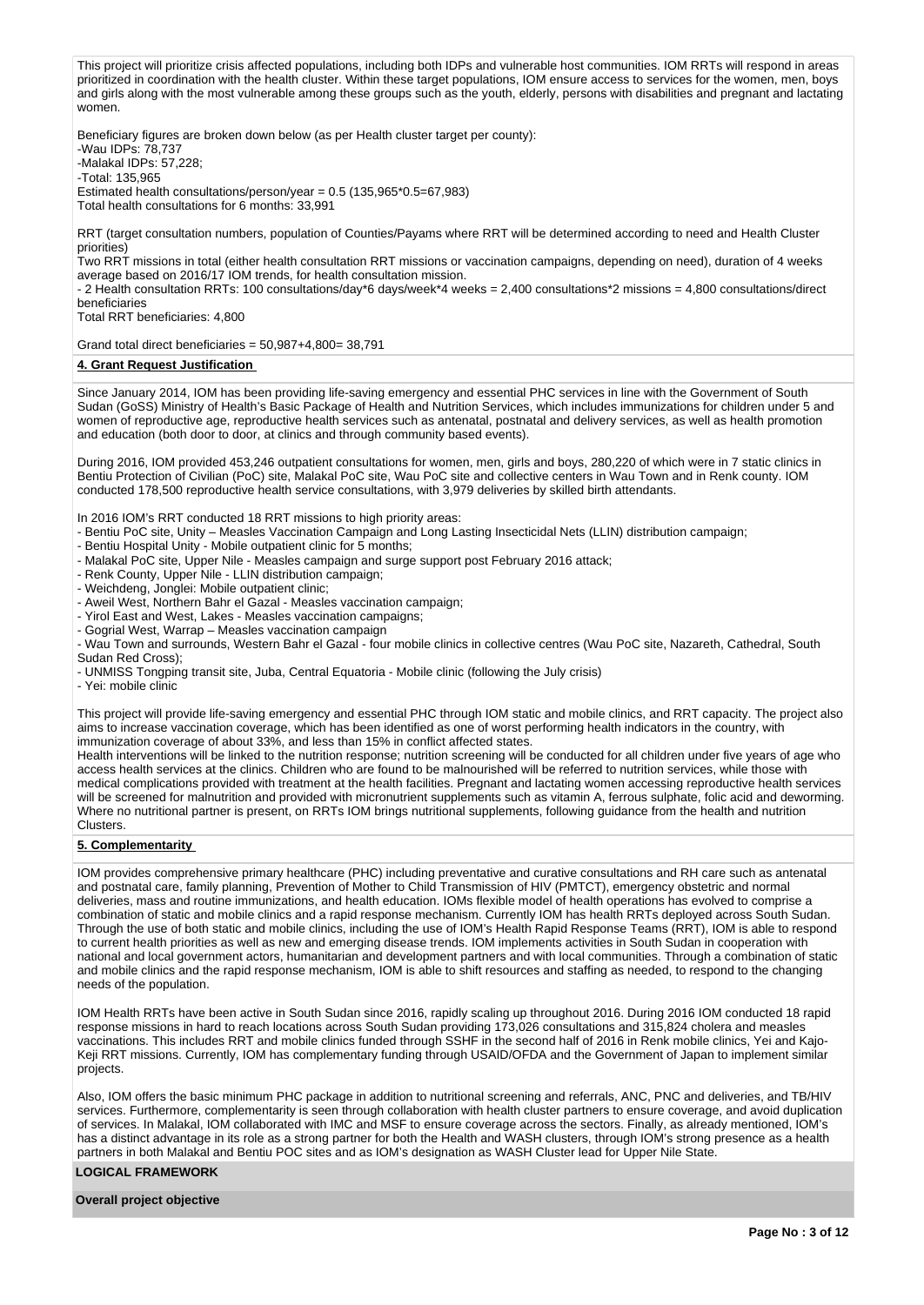To contribute to the reduction of avoidable mortality and morbidity through the provision of life-saving, rapid response primary health care and nutrition services, as well as strengthening access to mental health and psychosocial support services (PSS) for vulnerable IDPs, returnees and conflict-affected host communities.

| <b>HEALTH</b>                                                                                                                          |                                                                                                      |                                 |
|----------------------------------------------------------------------------------------------------------------------------------------|------------------------------------------------------------------------------------------------------|---------------------------------|
| <b>Cluster objectives</b>                                                                                                              | Strategic Response Plan (SRP) objectives                                                             | <b>Percentage of activities</b> |
| Prevent, detect and respond to epidemic<br>prone disease outbreaks in conflict-affected<br>and vulnerable populations                  | SO1: Save lives and alleviate the suffering of<br>those most in need of assistance and<br>protection | 30                              |
| Essential clinical health services are inclusive<br>and implemented with dignity targeting<br>specific needs of vulnerable populations | SO2: Protect the rights and uphold the dignity<br>of the most vulnerable                             | 20                              |
| Improve access to essential health care for<br>conflict-affected and vulnerable populations.                                           | SO1: Save lives and alleviate the suffering of<br>those most in need of assistance and<br>protection | 50                              |

**Contribution to Cluster/Sector Objectives :** Improve access and scale-up responsiveness to essential health care by focusing on the major causes of mortality among U5C (malaria, diarrhea, pneumonia and measles), SAM with complications, emergency HIV/AIDS and Tuberculosis, basic emergency obstetric and neonatal care including the clinical management of SGBV in conflict affected and vulnerable populations.

### **Outcome 1**

Avoidable mortality remains under emergency threshold among target populations

### **Output 1.1**

### **Description**

Mobile and semi-static health facilities are maintained ensuring provision of emergency basic primary health and quality emergency obstetric care through reproductive health services.

#### **Assumptions & Risks**

Assuming IDPs remain in the PoC sites over the duration of the project, and that the operating environment remains conducive (e.g. safe) for IOM to continue to provide services through its static and semi-static clinics. Assuming RRT missions can be deployed and that activities are able to be completed without hindrance or security affecting staff or implementation. Assuming that logistics are able to deliver without blockages. Risks and security and increased conflict over the dry season.

### **Indicators**

|                 |                                                   | <b>End cycle beneficiaries</b>                                                                                                        |            |              |                   |           | End<br>cycle  |
|-----------------|---------------------------------------------------|---------------------------------------------------------------------------------------------------------------------------------------|------------|--------------|-------------------|-----------|---------------|
| Code            | <b>Cluster</b>                                    | <b>Indicator</b>                                                                                                                      | <b>Men</b> | <b>Women</b> | <b>Boys</b> Girls |           | <b>Target</b> |
| Indicator 1.1.1 | <b>HEALTH</b>                                     | [Frontline services] Number of deliveries attended<br>by skilled birth attendants in conflict-affected and<br>other vulnerable states |            |              |                   |           | 387           |
|                 | <b>Means of Verification: IOM records</b>         |                                                                                                                                       |            |              |                   |           |               |
| Indicator 1.1.2 | HFAI TH                                           | [Frontline services] Number of outpatient<br>10.08<br>consultations in conflict and other vulnerable<br>states                        |            | 15,128       | 6.98              | 6.59<br>5 | 38.791        |
|                 | Means of Verification . IOM FINADO, IDOD December |                                                                                                                                       |            |              |                   |           |               |

**Means of Verification :** IOM, EWARS, IDSR Records

### **Activities**

## **Activity 1.1.1**

Provision of emergency and essential primary health and nutrition services, through mobile and semi static health facilities focused on ensuring access for women, girls, boys and men.

### **Activity 1.1.2**

Implementation of health rapid response missions as part of a rapid, multi-sector response to provide life-saving primary and reproductive health care including referral services; vaccination campaigns; logistical support and medical supplies.

#### **Activity 1.1.3**

Provision of reproductive health services, through mobile and semi static health facilities, including provision of BEMONC and SGBV services

### **Activity 1.1.4**

: Routine monitoring and reporting of service provision and project activities on a weekly basis

#### **Output 1.2**

#### **Description**

Additional emergency health care is provided through rapid response teams including health needs and public health risk assessments; provision of drugs and medical supplies; routine and mass vaccinations campaigns; capacity building on communicable disease prevention and control, outbreak response and disease surveillance, early warning and response mechanisms.

#### **Assumptions & Risks**

Assuming that activities are able to be completed without hindrance or security affecting staff or implementation. Assuming that logistics are able to deliver without blockages. Also assuming that Rapid Response teams are mobile, able to respond across country when needed. Risks are security and increased conflict over the dry season.

### **Indicators**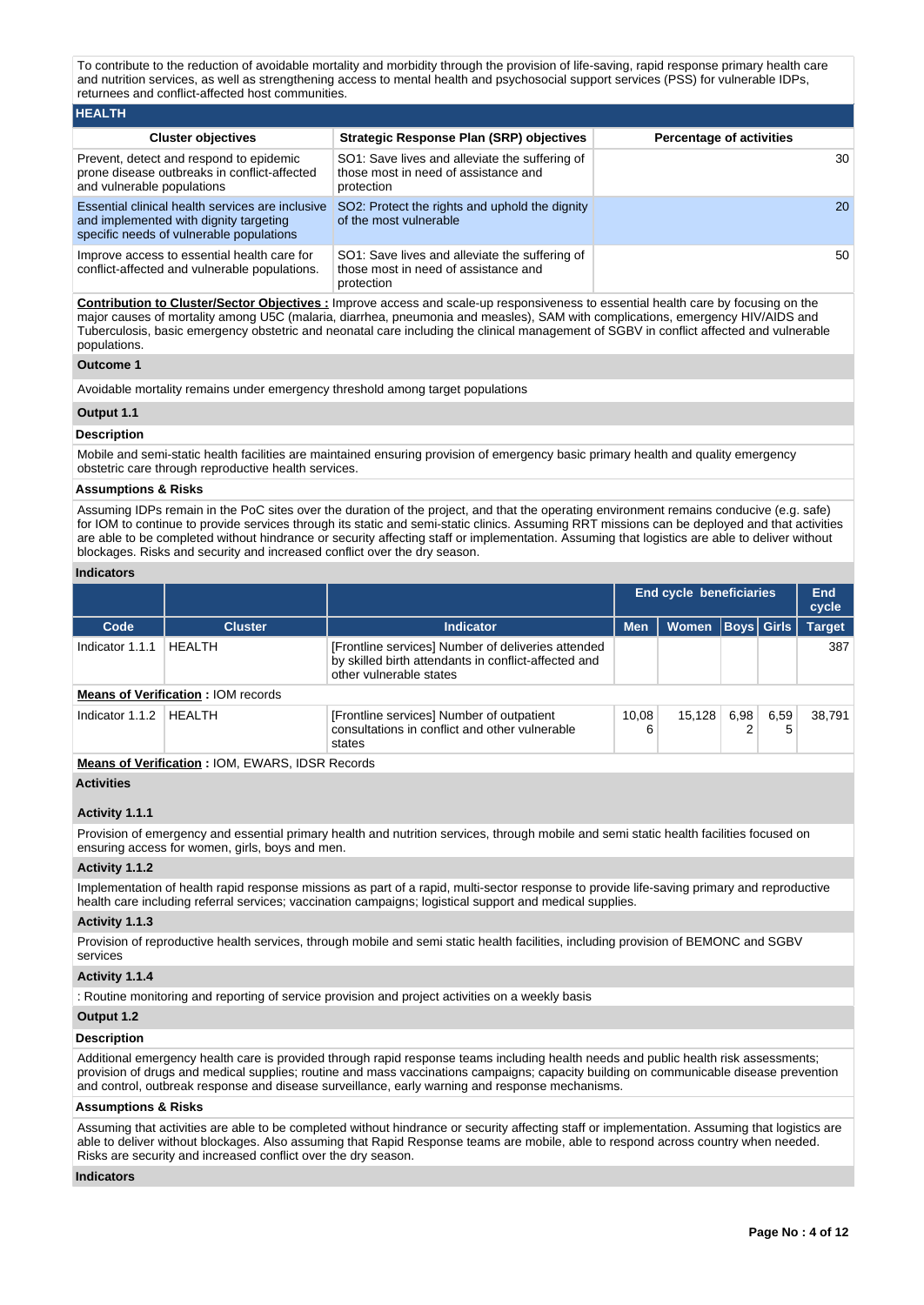|                               |                |                                                                                               | <b>End cycle beneficiaries</b> | End<br>cycle |  |             |               |  |  |
|-------------------------------|----------------|-----------------------------------------------------------------------------------------------|--------------------------------|--------------|--|-------------|---------------|--|--|
| Code                          | <b>Cluster</b> | Indicator                                                                                     | <b>Men</b>                     | Women        |  | Boys  Girls | <b>Target</b> |  |  |
| Indicator 1.2.1               | <b>HFAITH</b>  | [Frontline services] Number of staff trained on<br>disease surveillance and outbreak response | 10                             | 10           |  |             | 20            |  |  |
| <b>Means of Verification:</b> |                |                                                                                               |                                |              |  |             |               |  |  |
| Indicator 1.2.2               | HFAI TH        | [Frontline services] Number of people reached by<br>health education /promotion               | 33.31<br>34.671                |              |  | 67.983      |               |  |  |

## **Means of Verification :**

**Activities**

### **Activity 1.2.1**

Provision of lifesaving primary health and reproductive health care services through rapid response teams as part of a rapid, multi-sector response.

# **Activity 1.2.2**

Regular data collection and reporting of emergency rapid response health activities; with mission reports being submitted at the end of each RRT mission

## **Activity 1.2.3**

Refresher trainings and continuous medical education sessions (CMEs) conducted on epidemic prone diseases to support early warning and disease surveillance.

#### **Outcome 2**

Increase in vaccination coverage across conflict affected states

#### **Output 2.1**

**Description**

Routine (EPI) and mass campaign, particularly for boys and girls under five and women of childbearing age, is provided and supported.

#### **Assumptions & Risks**

Assuming that activities are able to be completed without hindrance or security affecting staff or implementation. Assuming that logistics are able to deliver without blockages. Also assuming that vaccines are deliverable in a cold chain and that they are functioning and high degree of efficacy. Risks are security and increased conflict over the dry season.

# **Indicators**

|                 |                |                                                                                                                                | <b>End cycle beneficiaries</b> |                               |      |      | End<br>cycle |
|-----------------|----------------|--------------------------------------------------------------------------------------------------------------------------------|--------------------------------|-------------------------------|------|------|--------------|
| Code            | <b>Cluster</b> | <b>Indicator</b>                                                                                                               | <b>Men</b>                     | Women   Boys   Girls   Target |      |      |              |
| Indicator 2.1.1 | <b>HEALTH</b>  | [Frontline services] Number of children 6 to 59<br>months receiving measles vaccinations in<br>emergency or returnee situation |                                |                               | 2,32 | 2.41 | 4.740        |

# **Means of Verification :** IOM records

## **Activities**

### **Activity 2.1.1**

Provision of and support to routine and mass campaign immunizations, particularly for boys and girls under five and women of childbearing age, with potential expansion to other target age groups, based on identified risks.

### **Activity 2.1.2**

Collating and reporting data from rapid response missions, including health consultations, EPI vaccinations, morbidities, RH provision and EPI vaccinations

#### **Activity 2.1.3**

Regular monitoring and reporting on project, as needed

# **Additional Targets :**

## **M & R**

## **Monitoring & Reporting plan**

IOM health staff are required to send weekly reports to IOM Juba providing data on the number of consultations conducted, types and scope of morbidities and vaccinations, as well as details on health promotion activities. This regular flow of information from the field allows the Health Programme Manager (PM) to closely monitor morbidity trends and outbreaks, as well as individual project activities and how they are contributing to the achievement of the project's expected results and overall objectives. Weekly monitoring reports are aggregated into monthly, quarterly and mid-year reports coupled with quarterly site visits allowing the Health PM to evaluate short, medium and long-term project progress and to address any challenges in a timely manner. Based on the WHO Health Cluster Morbidity report and the Infectious Disease Surveillance Reporting (IDSR) form, IOM developed an excel sheet in late 2012 to capture all data which allows for easy sharing with relevant partners such as the WHO, the Ministry of Health at all levels, county coordinating mechanism lead agencies and donors. IOM's health team disseminates a quarterly newsletter with all stakeholders, including highlights and emerging disease trends. As reported in AAP section: In line with health cluster strategy, IOM will maintain its commitment to engaging with affected communities at all phases of the programme cycle through focus group discussions with women, men and youth on issues concerning their health. The use of IOM's breastfeeding groups and youth activities in health promotion is one example of how IOM engages the community in a sustainable and accountable manner to determine appropriate needs –based responses. IOM's M&E framework ensures that each project implemented is carried out effectively and continually reviewed in line with community needs and humanitarian frameworks.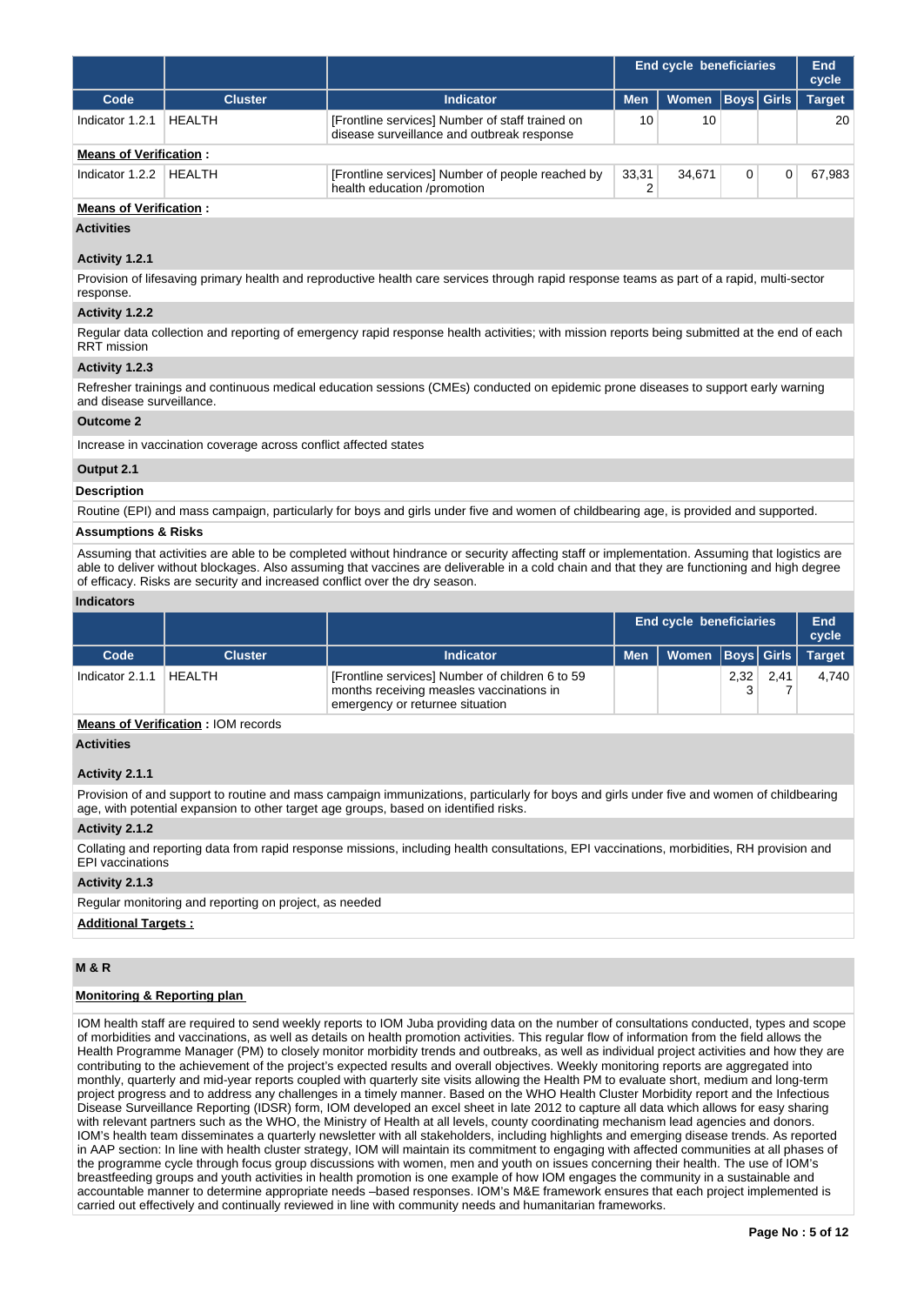| Workplan                                                                                                                                                                                                                                                                     |      |   |   |              |          |                         |              |              |  |  |
|------------------------------------------------------------------------------------------------------------------------------------------------------------------------------------------------------------------------------------------------------------------------------|------|---|---|--------------|----------|-------------------------|--------------|--------------|--|--|
| Activitydescription                                                                                                                                                                                                                                                          | Year | 2 |   |              |          |                         | 8            | 9            |  |  |
| Activity 1.1.1: Provision of emergency and essential primary health and nutrition<br>services, through mobile and semi static health facilities focused on ensuring<br>access for women, girls, boys and men.                                                                | 2017 |   | X | X.           | X.       | $X$ $X$ $X$             |              |              |  |  |
| Activity 1.1.2: Implementation of health rapid response missions as part of a rapid,<br>multi-sector response to provide life-saving primary and reproductive health care<br>including referral services; vaccination campaigns; logistical support and medical<br>supplies. | 2017 |   | X | $\times$     | X        | <b>X</b>                | $\times$     | X            |  |  |
| Activity 1.1.3: Provision of reproductive health services, through mobile and semi<br>static health facilities, including provision of BEMONC and SGBV services                                                                                                              | 2017 |   | X | $\mathsf{x}$ | $\times$ | ΙX.                     | $\mathsf{X}$ | X            |  |  |
| Activity 1.1.4: : Routine monitoring and reporting of service provision and project<br>activities on a weekly basis                                                                                                                                                          | 2017 |   | X | $\mathsf{x}$ | X        | ΙX.                     | ΙX.          | $\mathsf{x}$ |  |  |
| Activity 1.2.1: Provision of lifesaving primary health and reproductive health care<br>services through rapid response teams as part of a rapid, multi-sector response.                                                                                                      | 2017 |   | X | X            | X        | ΙX.                     | $\mathsf{X}$ | $\mathsf{x}$ |  |  |
| Activity 1.2.2: Regular data collection and reporting of emergency rapid response<br>health activities; with mission reports being submitted at the end of each RRT<br>mission                                                                                               | 2017 |   | X | $\mathsf{x}$ | $\times$ | ΙX.                     | ΙX.          | $\mathsf{X}$ |  |  |
| Activity 1.2.3: Refresher trainings and continuous medical education sessions<br>(CMEs) conducted on epidemic prone diseases to support early warning and<br>disease surveillance.                                                                                           | 2017 |   | X | $\times$     | X        | IX.                     | $\times$     | $\mathsf{x}$ |  |  |
| Activity 2.1.1: Provision of and support to routine and mass campaign<br>immunizations, particularly for boys and girls under five and women of childbearing<br>age, with potential expansion to other target age groups, based on identified risks.                         | 2017 |   | X | X            | X        | <b>X</b>                | $\mathsf{X}$ | X            |  |  |
| Activity 2.1.2: Collating and reporting data from rapid response missions, including<br>health consultations, EPI vaccinations, morbidities, RH provision and EPI<br>vaccinations                                                                                            | 2017 |   | X | $\mathsf{x}$ | $\times$ | <sup>X</sup>            | ΙX.          | X            |  |  |
| Activity 2.1.3: Regular monitoring and reporting on project, as needed                                                                                                                                                                                                       | 2017 |   | X | $\times$     | X        | $\overline{\mathsf{x}}$ | ΙX.          | X            |  |  |
| <b>OTHED INEO</b>                                                                                                                                                                                                                                                            |      |   |   |              |          |                         |              |              |  |  |

# **OTHER INFO**

### **Accountability to Affected Populations**

In line with health cluster strategy, IOM will maintain its commitment to engaging with affected communities at all phases of the programme cycle through focus group discussions with women, men and youth on issues concerning their health. The use of IOM's breastfeeding groups and youth activities in health promotion is one example of how IOM engages the community in a sustainable and accountable manner to determine appropriate needs–based responses. In addition, IOM health teams will hold regular monthly meetings with the community leaders in the areas of operation, to discuss health needs of the target population and get feedback on health services that IOM is providing, with minutes and action points from the meetings being documented. Suggestion boxes will also be present in all of IOM's static PHC clinic sites to enable a continuous feedback mechanism from the community.

#### **Implementation Plan**

The Migration Health Unit, is a thematic area of IOM South Sudan. The Migration Health Programme Manager is the overall manager tasked with coordinating all health programmes in the Mission. The Programme Manager is supported by a Health Emergency Operations Coordinator who supervises all emergency programming. The project will be implemented directly by a team of qualified medical assistants, nurses, and midwives, in collaboration with traditional birth attendants from the community. The Migration Health Programme Manager is the overall manager tasked with coordinating all health programmes in the Mission. The Programme Manager is supported by a Health Emergency Operations Coordinator who supervises all emergency programming, a Monitoring and Reporting Officer and a Health Programme Support Officer. At the field level, direct project implementation is coordinated and managed by experienced international health officers and supported by national staff. IOM is responsible for direct implementation of all project activities.

IOM is an active member of the Health Cluster, and co-host of the HIV and TB in Emergencies sub-working group; rotational Chair of the Rapid Response Mechanism (RRM) Working Group and lead of the Mental Health Psychosocial Support (MHPSS) Forum. IOM works closely with Health Cluster lead World Health Organization (WHO), and UNICEF and other health partners so that interventions are in line with Cluster priorities, applicable to the population in need and administered per agreed upon standards. IOM coordinates with County Health Departments and State Ministries, as well as partners in project locations including through sharing resources when needed (i.e. medicines) and providing an effective referral system.

#### **Coordination with other Organizations in project area**

**Name of the organization Areas/activities of collaboration and rationale** 

| <b>Environment Marker Of The Project</b>                                  |
|---------------------------------------------------------------------------|
| A: Neutral Impact on environment with No mitigation                       |
| <b>Gender Marker Of The Project</b>                                       |
| 2a-The project is designed to contribute significantly to gender equality |
| <b>Justify Chosen Gender Marker Code</b>                                  |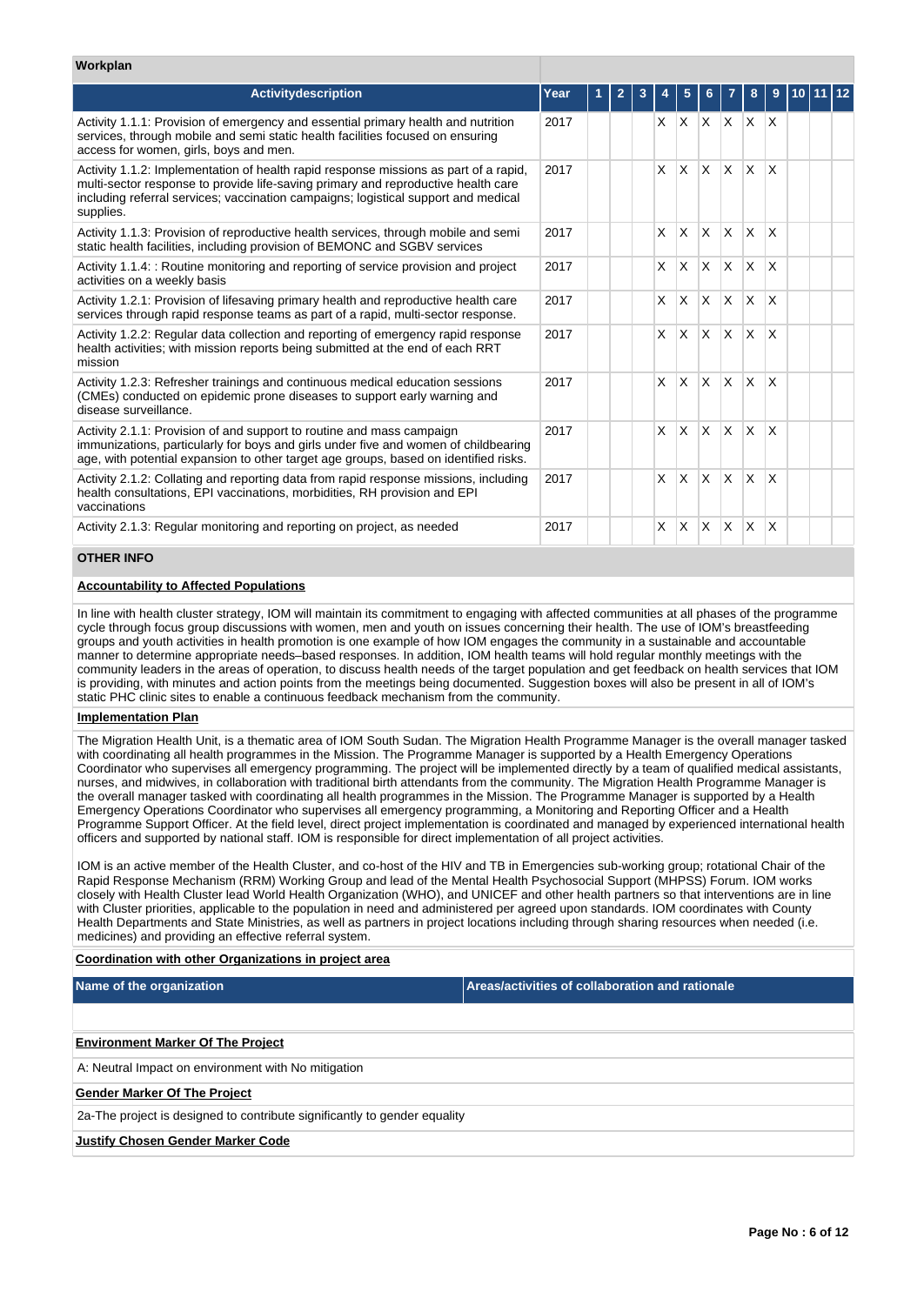Interventions have taken into account the specific needs of women and young girls. Specific health interventions will target the needs of women and men, girls and boys. All IOM project activities from project design, assessments, implementation and monitoring of activities aim to mainstream gender sensitivities. For instance, during project design the health vulnerabilities for men, women, boys and girls are identified and analyzed in terms of how the project can appropriately and adequately address individual needs. Women and girls will be targeted with vaccinations to improve life outcomes and expectant and lactating mothers will be prioritised for awareness and education sessions. Women and girls are at high risk of gender based violence (GBV) and sexualized gender based violence (SGBV). Our health care professionals are trained on case detection and clinical management of rape (CMR) and will respond to the health needs of these patients as they are referred.

Careful attention will be made to recruit and staff with gender balance so that SGBV cases can be treated by male or female staff, depending on the comfort of the patient. the gender breakdown of the staff hired by IOM is considered as an important component to ensure gender sensitivity; IOM aims to have at least 50% female clinical staff. Gender disaggregation is a critical aspect of IOM's standard operating procedures for best practice of collection and analysis of beneficiary health data, in line with national standards.

### **Protection Mainstreaming**

IOM is committed to engaging with affected communities at all phases of the program cycle and activities take into consideration specific needs of beneficiaries. Activities are implemented following assessments that include participation and involvement with different groups, including women and girls where possible. Populations with specific vulnerabilities are considered and targeted with assistance to meet specific needs, using methodologies that ensure access. The role of women and men in activities is monitored to ensure Do No Harm principles. The unique health vulnerabilities for all groups are identified and analysed to adequately address each set of needs. For example, health awareness campaigns and sessions address specific needs woman and girls, in safe spaces using trusted community members. Gender disaggregation is critical in IOM's standard operating procedures for collection and analysis of health data.

This project will cater to the latest lifesaving needs, in line with the aims and objectives of the Health Cluster. This ssHF supported intervention is consistent with the basic humanitarian principles of humanity, neutrality, and impartiality. The project will support the delivery of current essential lifesaving services to continue protecting the lives of the most vulnerable groups in the escalating conflict in South Sudan, particularly women, and children in the emergency situation. This project operates with the understanding that activities will take into account equity principles that promote the protection of women and girls. This health project also take into consideration cross-cutting issues, and at all stages of the project cycle, health practitioners work with experts from CCCM, and WASH, amongst others, to ensure that programming is effective, targeted and making the most of key resources and staff for the benefit of IDPs. This multi-sector approach is only possible due to the emphasis IOM places on working directly with partners to ensure effective communications. This reduces overlap and duplication and provides the most of resources where needed the most.

#### **Country Specific Information**

## **Safety and Security**

IOM South Sudan maintains an ongoing capacity to provide analysis of conflict and security issues throughout the country. A conflict analyst provides daily and weekly reports that look at the changing political and conflict dynamics that are likely to have an effect on operational responses. The Safety and Security Unit (SSU) is able to react to developing situations to ensure the safety and security of the organization's staff and provide support to partners in the field. To inform longer term planning, IOM South Sudan tracks indicators that have the potential to affect longer term stability which is then mapped and shared internally on a monthly basis. IOM uses available indicators to carry out six month scenario planning which informs and can be used to alter programming to more effectively address the changing context and make suitable preparations, both for programmatic purposes and in regard to safety and security of staff.

To mitigate these risks, IOM is a member of the UN Department of Safety and Security (UNDSS) which includes local field structures as well as tailored protocols for South Sudan, and oversight at the country level by the Security Management Team. IOM is a permanent member of the SMT which provides recommendations and consultation on security policy and criteria in coordination with the designated security representative of the SRSG, and the UN in New York. Furthermore, staff in the field undergo a series of security trainings and are properly equipped with personal protective equipment and communication devices. While our operations require staff to often enter into insecure areas, IOM does its best to ensure that all staff have the proper knowledge, training and equipment to ensure their safety. Lastly, IOM follows UNDSS protocols for including security clearance and convoy travel for vehicles.

#### **Access**

IOM has significant experience operating RRTs across South Sudan. UN negotiations improve access to some areas, but fighting can erupt without warning and criminality is increasingly targeting humanitarians. Safety and security of IOM's personnel is priority. IOM follow guidance provided by the IOM Safety and Security Unit and is able to react to developing situations to ensure the safety and security of the organization's staff. Further, IOM has internal processes in place to ensure the safety and security of staff who are operating in insecure locations. IOM's Conflict Analyst advises on potential challenges in the operation area, while the Safety and Security Unit provides advice for potential security issues.

#### **BUDGET**

| <b>Code</b> | <b>Budget Line Description</b>                      |   | D / S Quantity Unit | cost          | <b>Duration</b><br><b>Recurran</b><br>ce | $\frac{9}{6}$<br>charged<br>to CHF | <b>Total Cost</b> |
|-------------|-----------------------------------------------------|---|---------------------|---------------|------------------------------------------|------------------------------------|-------------------|
|             | 1. Staff and Other Personnel Costs                  |   |                     |               |                                          |                                    |                   |
| 1.1         | Migration Health Programme Manager                  | D | 1                   | 16,50<br>0.00 | 6                                        | 15.00                              | 14,850.00         |
|             | International staff P3 x 1, Juba based with travel. |   |                     |               |                                          |                                    |                   |
| 1.2         | Migration Health Emergency Coordinator              | D |                     | 14,00<br>0.00 | 6                                        | 15.00                              | 12,600.00         |
|             | International staff P2 x 1, Juba based with travel. |   |                     |               |                                          |                                    |                   |
| 1.3         | Health Programme Reporting/M&E Officer              | D | 1                   | 12,00<br>0.00 | 6                                        | 15.00                              | 10,800.00         |
|             | International staff P1 x 1, Juba based with travel. |   |                     |               |                                          |                                    |                   |
| 1.4         | Health Program Support Assistant                    | D | 1                   | 2,600<br>.00  | 6                                        | 15.00                              | 2,340.00          |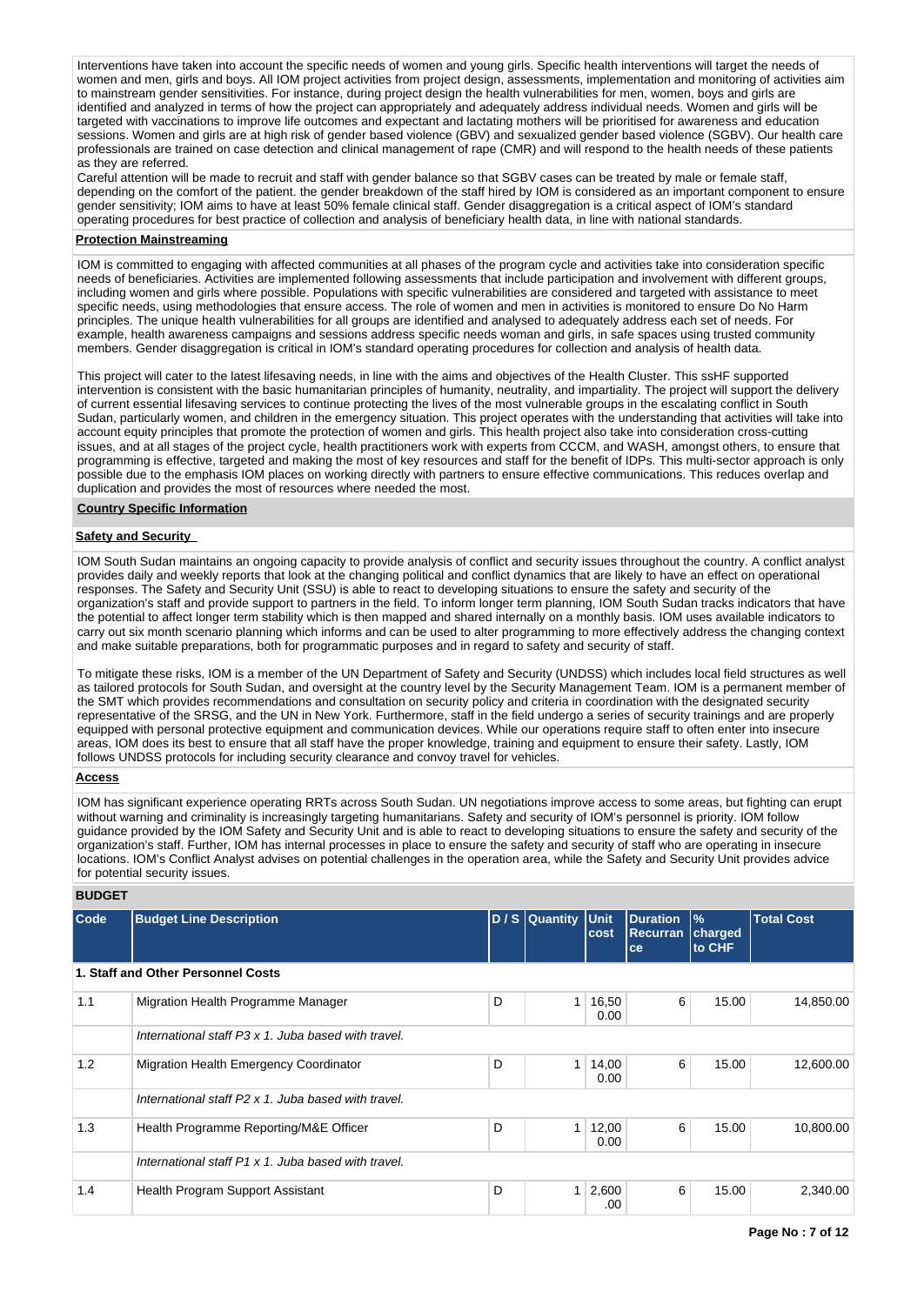|      | Health Program Support Assistant.                                                                                                                          |   |                |                        |   |        |           |
|------|------------------------------------------------------------------------------------------------------------------------------------------------------------|---|----------------|------------------------|---|--------|-----------|
| 1.5  | Migration Health Officer - Wau                                                                                                                             | D | 1 <sup>1</sup> | 12,00<br>0.00          | 6 | 30.00  | 21,600.00 |
|      | International staff P2 x1 RRT Roving.                                                                                                                      |   |                |                        |   |        |           |
| 1.6  | Health Officer - Malakal                                                                                                                                   | D |                | 1 11,00<br>0.00        | 6 | 30.00  | 19,800.00 |
|      | International staff P1.                                                                                                                                    |   |                |                        |   |        |           |
| 1.7  | Health Officer - RRT                                                                                                                                       | D | 1 <sup>1</sup> | 11,00<br>0.00          | 6 | 30.00  | 19,800.00 |
|      | International staff RRT Roving.                                                                                                                            |   |                |                        |   |        |           |
| 1.8  | Senior Medical Assistant                                                                                                                                   | D |                | 2 2,600<br>.00         | 6 | 30.00  | 9,360.00  |
|      | National staff G5 x 2                                                                                                                                      |   |                |                        |   |        |           |
| 1.9  | Medical Assistant/C.O                                                                                                                                      | D |                | 8 2,300<br>.00         | 6 | 30.00  | 33,120.00 |
|      | National staff G4 x 8.                                                                                                                                     |   |                |                        |   |        |           |
| 1.10 | <b>Nurse</b>                                                                                                                                               | D |                | 8 2,000<br>.00         | 6 | 30.00  | 28,800.00 |
|      | National staff G3 x 8                                                                                                                                      |   |                |                        |   |        |           |
| 1.11 | Midwife                                                                                                                                                    | D |                | 4 2,000<br>.00         | 6 | 30.00  | 14,400.00 |
|      | National staff G3 X 8                                                                                                                                      |   |                |                        |   |        |           |
| 1.12 | Vaccinator                                                                                                                                                 | D | 8              | 150.0<br>0             | 6 | 30.00  | 2,160.00  |
|      | Daily rates, field based.                                                                                                                                  |   |                |                        |   |        |           |
| 1.13 | <b>Health Promoter</b>                                                                                                                                     | D | 20             | 120.0<br>0             | 6 | 30.00  | 4,320.00  |
|      | Daily rates, field based.                                                                                                                                  |   |                |                        |   |        |           |
| 1.14 | <b>Guard/Crowd Controller</b>                                                                                                                              | D |                | 8 90.00                | 6 | 30.00  | 1,296.00  |
|      | Daily rates, field based.                                                                                                                                  |   |                |                        |   |        |           |
| 1.15 | Registrar/Drug Dispenser/RDT Assistant                                                                                                                     | D | 8 <sup>1</sup> | 150.0<br>0             | 6 | 30.00  | 2,160.00  |
|      | Daily rates, field based.                                                                                                                                  |   |                |                        |   |        |           |
| 1.16 | <b>Traditional Birth Attendants</b>                                                                                                                        | D | 8 <sup>1</sup> | 150.0<br>$\Omega$      | 6 | 30.00  | 2,160.00  |
|      | Daily rates, field based.                                                                                                                                  |   |                |                        |   |        |           |
| 1.17 | Cleaner/Water Carrier                                                                                                                                      | D |                | 8 90.00                | 6 | 30.00  | 1,296.00  |
|      | Daily pay rates, based in field locations.                                                                                                                 |   |                |                        |   |        |           |
| 1.18 | <b>RRT Health Coordinator</b>                                                                                                                              | D |                | $1 \, 14,00$<br>0.00   | 6 | 15.00  | 12,600.00 |
|      | International staff P2 x 1, Juba based with travel.                                                                                                        |   |                |                        |   |        |           |
| 1.19 | International Support Costs (Finance, Admin, HR, PSU,<br>Logistics and Procurement, IT, Security)                                                          | S |                | $2 \mid 16,50$<br>0.00 | 6 | 10.00  | 19,800.00 |
|      | Support staff that assist with various aspects of the project. This project will only charge 10% of the overall collective cost of<br>these support staff. |   |                |                        |   |        |           |
| 1.20 | National Support Costs (Finance, Admin, HR, PSU, Logistics<br>and Procurement, IT, Security, Drivers)                                                      | S |                | 6 2,600<br>.00         | 6 | 15.00  | 14,040.00 |
|      | Support staff that assist with various aspects of the project. This project will only charge 15% of the overall collective cost of<br>these support staff. |   |                |                        |   |        |           |
|      | <b>Section Total</b>                                                                                                                                       |   |                | 247,302.00             |   |        |           |
|      | 2. Supplies, Commodities, Materials                                                                                                                        |   |                |                        |   |        |           |
| 2.1  | <b>Medicines and Medical Commodities</b>                                                                                                                   | D | 1 <sup>1</sup> | 15,00<br>0.00          | 1 | 100.00 | 15,000.00 |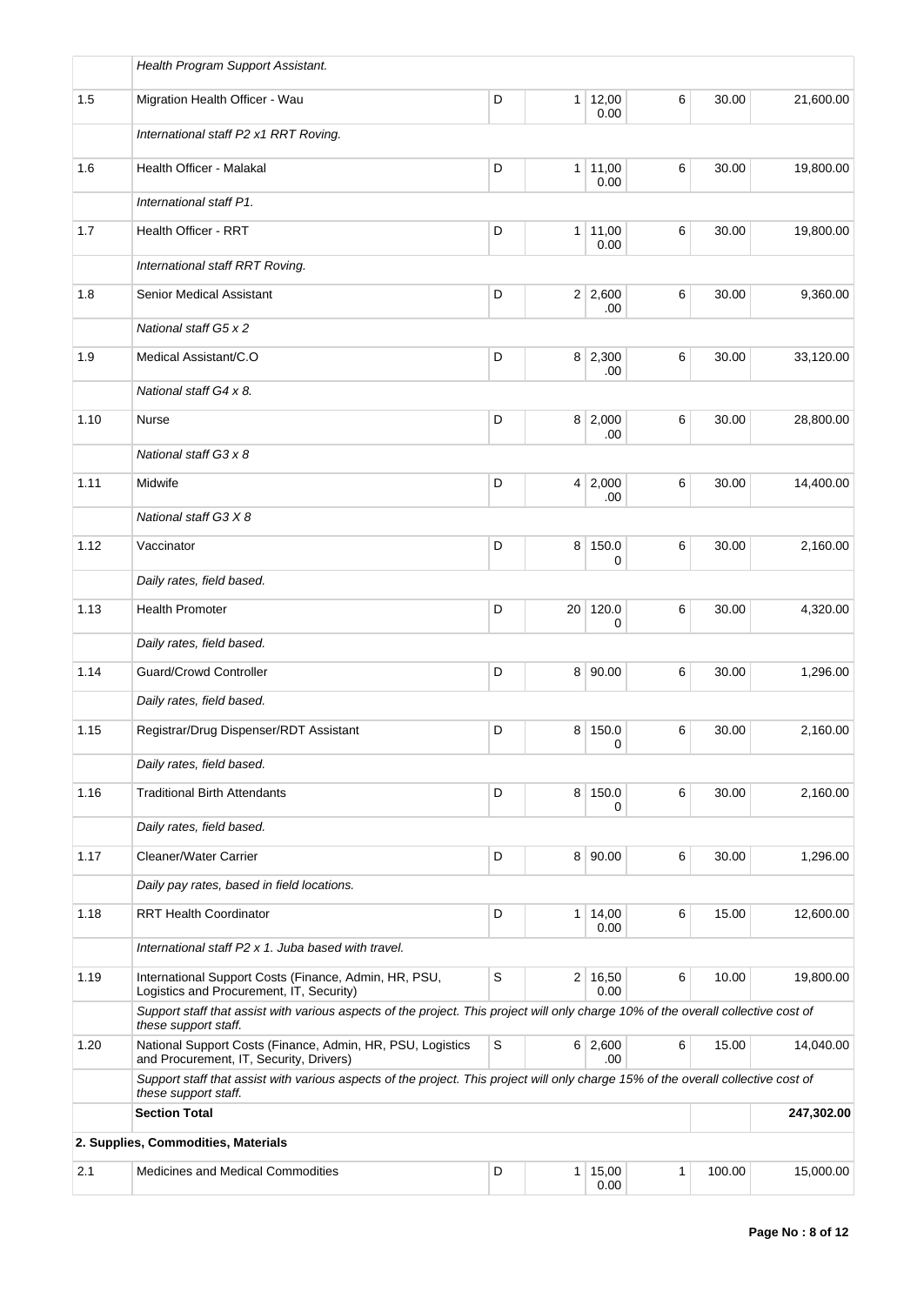|              | Medicines and supplies costs are calculated based average monthly consumption (ACM) reports from clinics. This included<br>medicines as well as medical supplies including syringes, gauze, cotton wool, gloves, etc. |             |                |                   |                         |        |           |
|--------------|-----------------------------------------------------------------------------------------------------------------------------------------------------------------------------------------------------------------------|-------------|----------------|-------------------|-------------------------|--------|-----------|
| 2.2          | Transportation and Storage of Medicines and Medical<br>Commodities                                                                                                                                                    | D           | 1 <sup>1</sup> | 10,00<br>0.00     | $\overline{2}$          | 50.00  | 10,000.00 |
|              | lump sums for necessary medical supplies. Cost includes freight, storage and distribution costs. Transportation costs estimated<br>using cargo flight costs from IOM vendors from 2015 to Renk (RRT + RRT)            |             |                |                   |                         |        |           |
|              | <b>Section Total</b>                                                                                                                                                                                                  |             |                |                   |                         |        | 25,000.00 |
| 3. Equipment |                                                                                                                                                                                                                       |             |                |                   |                         |        |           |
| <b>NA</b>    | <b>NA</b>                                                                                                                                                                                                             | <b>NA</b>   | 0              | 0.00              | 0                       | 0      | 0.00      |
|              | <b>NA</b>                                                                                                                                                                                                             |             |                |                   |                         |        |           |
|              | <b>Section Total</b>                                                                                                                                                                                                  |             |                |                   |                         |        | 0.00      |
|              | 4. Contractual Services                                                                                                                                                                                               |             |                |                   |                         |        |           |
| <b>NA</b>    | <b>NA</b>                                                                                                                                                                                                             | <b>NA</b>   | 0              | 0.00              | 0                       | 0      | 0.00      |
|              | NA                                                                                                                                                                                                                    |             |                |                   |                         |        |           |
|              | <b>Section Total</b>                                                                                                                                                                                                  |             |                |                   |                         |        | 0.00      |
| 5. Travel    |                                                                                                                                                                                                                       |             |                |                   |                         |        |           |
| 5.1          | <b>RRT Travel</b>                                                                                                                                                                                                     | D           | $\overline{4}$ | 550.0<br>$\Omega$ | $\overline{c}$          | 50.00  | 2,200.00  |
|              | Domestic - estimated number of trips based on previous experience and projected estimates. Based on UNHAS flight costs - 1                                                                                            |             |                |                   |                         |        |           |
| 5.2          | return flight. Each return is 550 USD per return trip.<br><b>RRT DSA</b>                                                                                                                                              | D           |                | 4   91.00         | 60                      | 50.00  | 10,920.00 |
|              | Domestic - estimated number of trips based on previous experience and projected estimates. Based on IOM standard costs -<br>91USD pppd                                                                                |             |                |                   |                         |        |           |
|              | <b>Section Total</b>                                                                                                                                                                                                  |             |                |                   |                         |        | 13,120.00 |
|              | 6. Transfers and Grants to Counterparts                                                                                                                                                                               |             |                |                   |                         |        |           |
| NA           | NA                                                                                                                                                                                                                    | <b>NA</b>   | 0              | 0.00              | 0                       | 0      | 0.00      |
|              | <b>NA</b>                                                                                                                                                                                                             |             |                |                   |                         |        |           |
|              | <b>Section Total</b>                                                                                                                                                                                                  |             |                |                   |                         |        | 0.00      |
|              | 7. General Operating and Other Direct Costs                                                                                                                                                                           |             |                |                   |                         |        |           |
| 7.1          | <b>RRT Field Operations</b>                                                                                                                                                                                           | D           | 1              | 3,000             | $\overline{\mathbf{c}}$ | 100.00 | 6,000.00  |
|              |                                                                                                                                                                                                                       |             |                | .00               |                         |        |           |
| 7.2          | Mobile and Semi-static Clinic Operations                                                                                                                                                                              | D           | 1              | 2,500             | 6                       | 50.00  | 7,500.00  |
|              |                                                                                                                                                                                                                       |             |                | .00.              |                         |        |           |
| 7.3          | Office Rent, Maintenance, Utilities and Other Common Costs                                                                                                                                                            | S           | $\mathbf{1}$   | 100,0             | $\,6$                   | 1.00   | 6,000.00  |
|              |                                                                                                                                                                                                                       |             |                | 00.00             |                         |        |           |
|              |                                                                                                                                                                                                                       |             |                |                   |                         |        |           |
| 7.4          | <b>Communication Costs</b>                                                                                                                                                                                            | S           | $\mathbf{1}$   | 60,00<br>0.00     | 6                       | 1.00   | 3,600.00  |
|              |                                                                                                                                                                                                                       |             |                |                   |                         |        |           |
| $7.5\,$      | Security & Shared Radio Room Costs                                                                                                                                                                                    | S           | 1              | 80,00<br>0.00     | 6                       | 1.00   | 4,800.00  |
|              |                                                                                                                                                                                                                       |             |                |                   |                         |        |           |
| 7.6          | Security & Shared Radio Room Costs                                                                                                                                                                                    | S           | 1              | 120,0<br>00.00    | 6                       | 1.00   | 7,200.00  |
|              |                                                                                                                                                                                                                       |             |                |                   |                         |        |           |
| 7.7          | <b>Other Office Costs</b>                                                                                                                                                                                             | $\mathbb S$ | 1              | 31,79<br>8.44     | 6                       | 1.00   | 1,907.91  |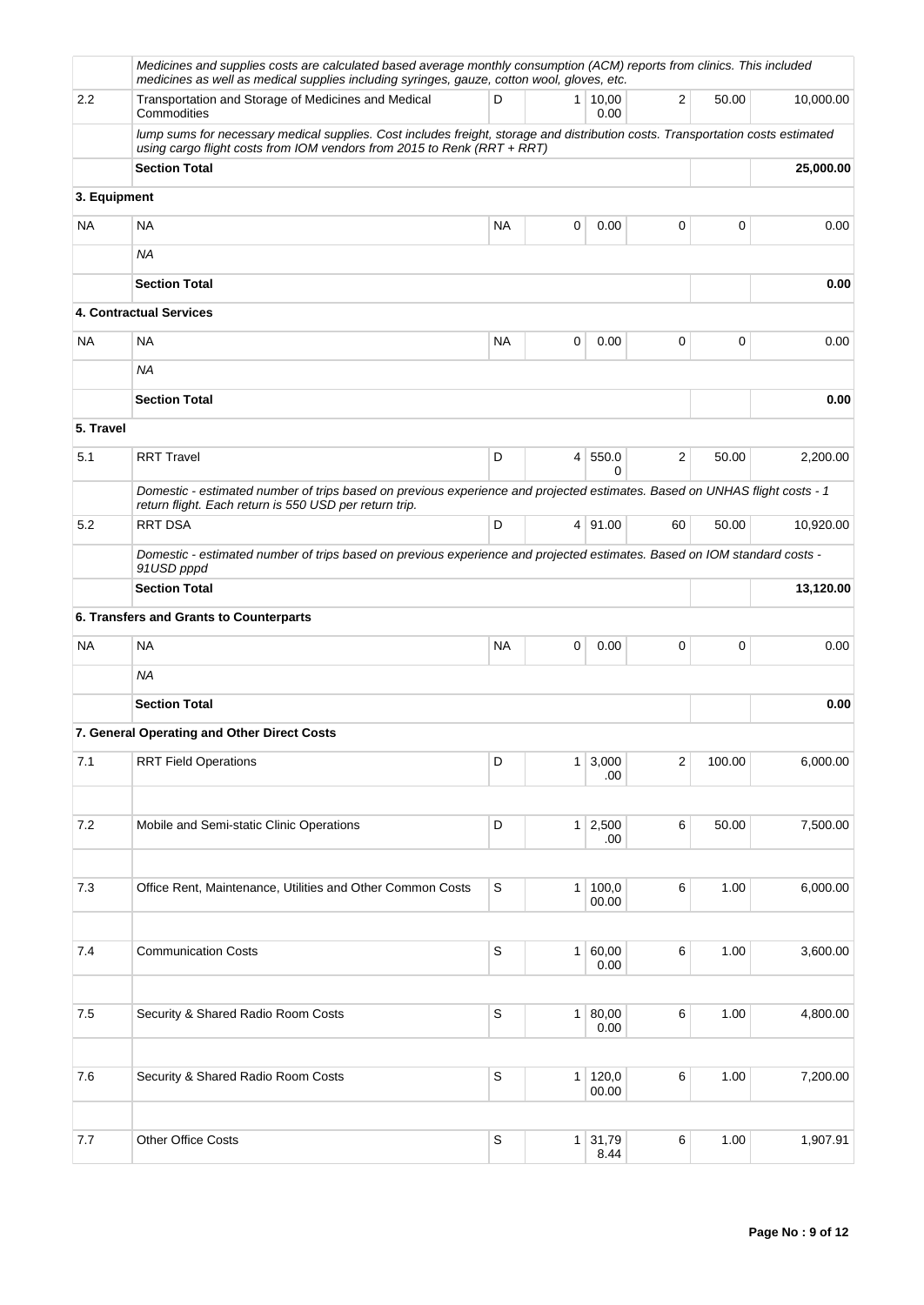| <b>Section Total</b>    | 37,007.91 |            |
|-------------------------|-----------|------------|
| <b>SubTotal</b>         | 115.00    | 322,429.91 |
| Direct                  |           | 265,082.00 |
| Support                 | 57,347.91 |            |
| <b>PSC Cost</b>         |           |            |
| <b>PSC Cost Percent</b> |           | 7.00       |
| <b>PSC Amount</b>       |           | 22,570.09  |
| <b>Total Cost</b>       |           | 345,000.00 |

**Project Locations**

| <b>Location</b>         | <b>Estimated</b><br>percentage<br>of budget<br>for each<br><b>location</b> | <b>Estimated number of beneficiaries</b><br>for each location |       |             |       |              | <b>Activity Name</b>                                                                                                                                                                                                                                                                                                                                                                                          |
|-------------------------|----------------------------------------------------------------------------|---------------------------------------------------------------|-------|-------------|-------|--------------|---------------------------------------------------------------------------------------------------------------------------------------------------------------------------------------------------------------------------------------------------------------------------------------------------------------------------------------------------------------------------------------------------------------|
|                         |                                                                            | <b>Men</b>                                                    | Women | <b>Boys</b> | Girls | <b>Total</b> |                                                                                                                                                                                                                                                                                                                                                                                                               |
| Jonglei                 | 5                                                                          | 505                                                           | 756   | 349         | 329   | 1,939        | Activity 1.1.2 : Implementation of health rapid<br>response missions as part of a rapid, multi-sector<br>response to provide life-saving primary and<br>reproductive health care including referral<br>services; vaccination campaigns; logistical<br>support and medical supplies.<br>Activity 1.1.4 :: Routine monitoring and reporting<br>of service provision and project activities on a<br>weekly basis |
| Northern Bahr el Ghazal | 5                                                                          | 504                                                           | 756   | 349         | 331   | 1.940        | Activity 1.1.2 : Implementation of health rapid<br>response missions as part of a rapid, multi-sector<br>response to provide life-saving primary and<br>reproductive health care including referral<br>services; vaccination campaigns; logistical<br>support and medical supplies.<br>Activity 2.1.3: Regular monitoring and reporting<br>on project, as needed                                              |
| Unity                   | 5                                                                          | 504                                                           | 756   | 350         | 330   | 1,940        | Activity 1.2.1 : Provision of lifesaving primary<br>health and reproductive health care services<br>through rapid response teams as part of a rapid,<br>multi-sector response.<br>Activity 1.2.2 : Regular data collection and<br>reporting of emergency rapid response health<br>activities; with mission reports being submitted at<br>the end of each RRT mission                                          |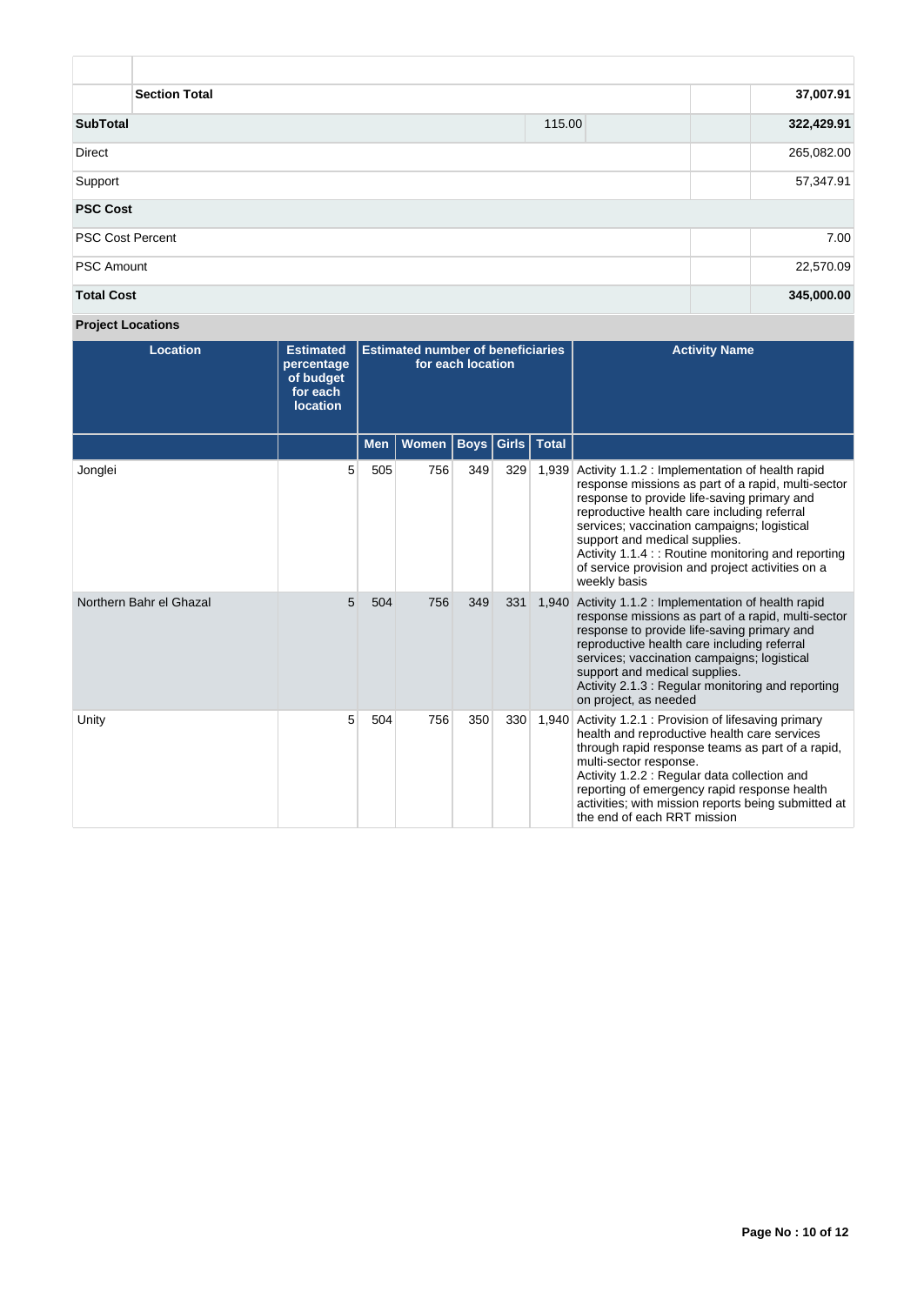| <b>Upper Nile</b> |   | 30 3,025 |     | 4,538 2,095 1,979 |     |       | 11,63 Activity 1.1.1 : Provision of emergency and<br>7 essential primary health and nutrition services,<br>through mobile and semi static health facilities<br>focused on ensuring access for women, girls,<br>boys and men.<br>Activity 1.1.2 : Implementation of health rapid<br>response missions as part of a rapid, multi-sector<br>response to provide life-saving primary and<br>reproductive health care including referral<br>services; vaccination campaigns; logistical<br>support and medical supplies.<br>Activity 1.1.3 : Provision of reproductive health<br>services, through mobile and semi static health<br>facilities, including provision of BEMONC and<br><b>SGBV</b> services<br>Activity 1.1.4 :: Routine monitoring and reporting<br>of service provision and project activities on a<br>weekly basis<br>Activity 1.2.1 : Provision of lifesaving primary<br>health and reproductive health care services<br>through rapid response teams as part of a rapid,<br>multi-sector response.<br>Activity 1.2.2 : Regular data collection and<br>reporting of emergency rapid response health<br>activities; with mission reports being submitted at<br>the end of each RRT mission<br>Activity 1.2.3 : Refresher trainings and<br>continuous medical education sessions (CMEs)<br>conducted on epidemic prone diseases to<br>support early warning and disease surveillance.<br>Activity 2.1.1 : Provision of and support to routine<br>and mass campaign immunizations, particularly<br>for boys and girls under five and women of<br>childbearing age, with potential expansion to<br>other target age groups, based on identified<br>risks.<br>Activity 2.1.2 : Collating and reporting data from<br>rapid response missions, including health<br>consultations, EPI vaccinations, morbidities, RH<br>provision and EPI vaccinations<br>Activity 2.1.3 : Regular monitoring and reporting<br>on project, as needed |
|-------------------|---|----------|-----|-------------------|-----|-------|-------------------------------------------------------------------------------------------------------------------------------------------------------------------------------------------------------------------------------------------------------------------------------------------------------------------------------------------------------------------------------------------------------------------------------------------------------------------------------------------------------------------------------------------------------------------------------------------------------------------------------------------------------------------------------------------------------------------------------------------------------------------------------------------------------------------------------------------------------------------------------------------------------------------------------------------------------------------------------------------------------------------------------------------------------------------------------------------------------------------------------------------------------------------------------------------------------------------------------------------------------------------------------------------------------------------------------------------------------------------------------------------------------------------------------------------------------------------------------------------------------------------------------------------------------------------------------------------------------------------------------------------------------------------------------------------------------------------------------------------------------------------------------------------------------------------------------------------------------------------------------------------------------------------------------------------|
| Warrap            | 5 | 505      | 756 | 350               | 329 | 1,940 | Activity 1.1.2 : Implementation of health rapid<br>response missions as part of a rapid, multi-sector<br>response to provide life-saving primary and<br>reproductive health care including referral<br>services; vaccination campaigns; logistical<br>support and medical supplies.<br>Activity 1.1.4 :: Routine monitoring and reporting<br>of service provision and project activities on a<br>weekly basis                                                                                                                                                                                                                                                                                                                                                                                                                                                                                                                                                                                                                                                                                                                                                                                                                                                                                                                                                                                                                                                                                                                                                                                                                                                                                                                                                                                                                                                                                                                             |